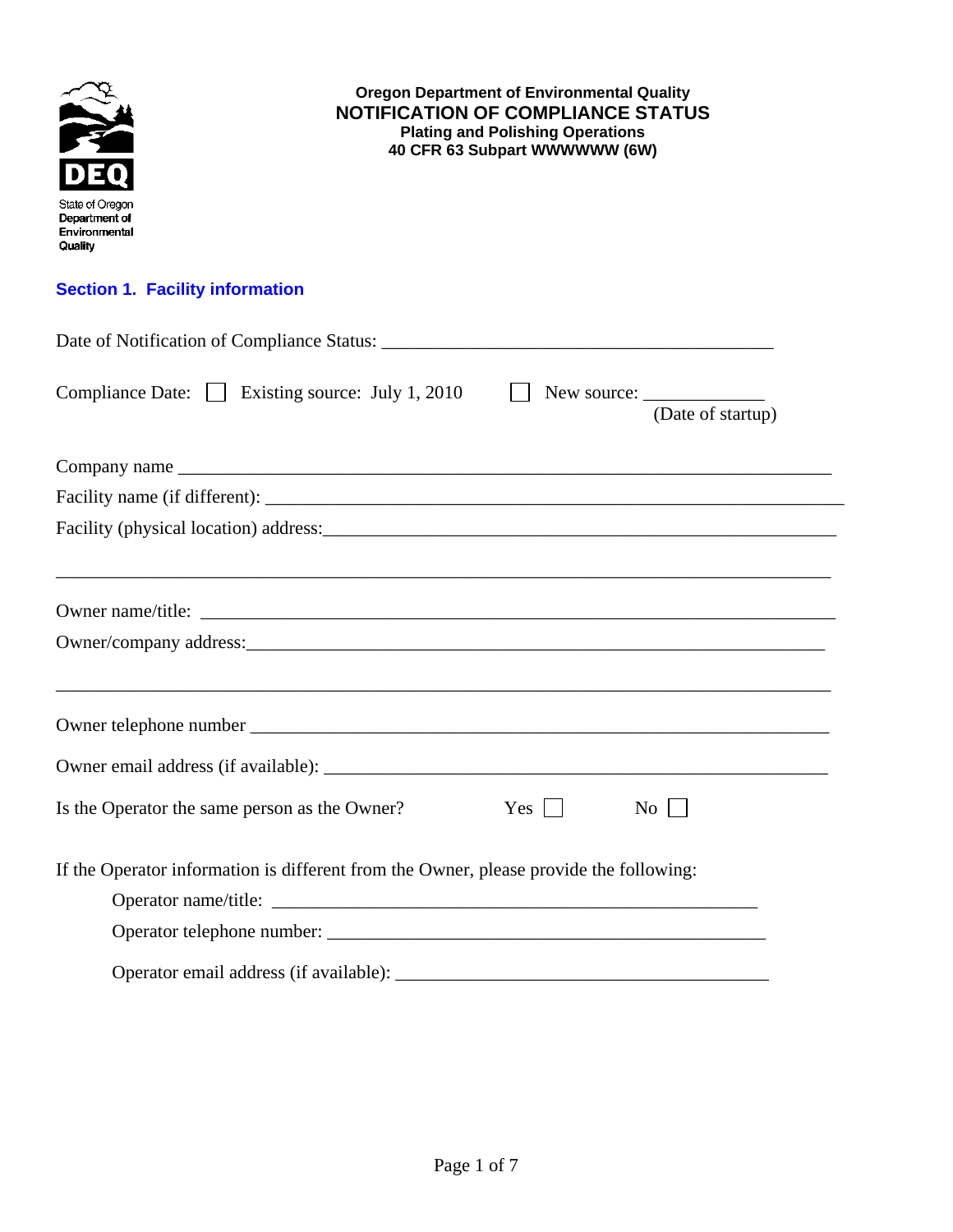## **Section 2. Identification of Affected Operations**

(1) The following are the operations at this facility subject to subpart  $6W^{(b)}(\sqrt{a}$ ll that apply)

| Electroplating (noncyanide)               |  |
|-------------------------------------------|--|
| Continuous electroplating (noncyanide)    |  |
| Short-term electroplating (noncyanide)    |  |
| Electropolishing                          |  |
| Electroforming                            |  |
| Electroplating (cyanide)                  |  |
| Electroless nickel                        |  |
| Chrome conversion coating                 |  |
| Other electroless plating/coating/dipping |  |
| Thermal spraying (permanent line)         |  |
| Thermal spraying (temporary, in-situ)     |  |
| Dry mechanical polishing                  |  |

\_\_\_\_\_\_\_\_\_\_\_\_\_\_\_\_\_\_\_\_\_\_\_\_\_\_\_\_\_\_\_\_\_\_\_\_\_\_\_\_\_\_\_\_\_\_\_\_\_\_\_\_\_\_\_\_\_\_\_\_\_\_\_\_\_\_\_\_\_\_\_\_\_\_\_\_\_\_\_\_\_\_\_\_\_\_\_\_\_\_\_\_\_\_\_\_\_\_

**<sup>(</sup>b)** *Important Note: These operations are affected sources under subpart 6W only if/when they use materials that contain or have the potential to emit Plating and Polishing metal HAP. Plating and Polishing HAP containing/potential is defined to be when the compounds of cadmium, chromium, lead, manganese, and nickel, or any of these metals in the elemental form with the exception of lead, are used or have the potential to be emitted in quantities of 0.1 percent or more, or 1.0 percent or more for elemental or compounds of manganese.*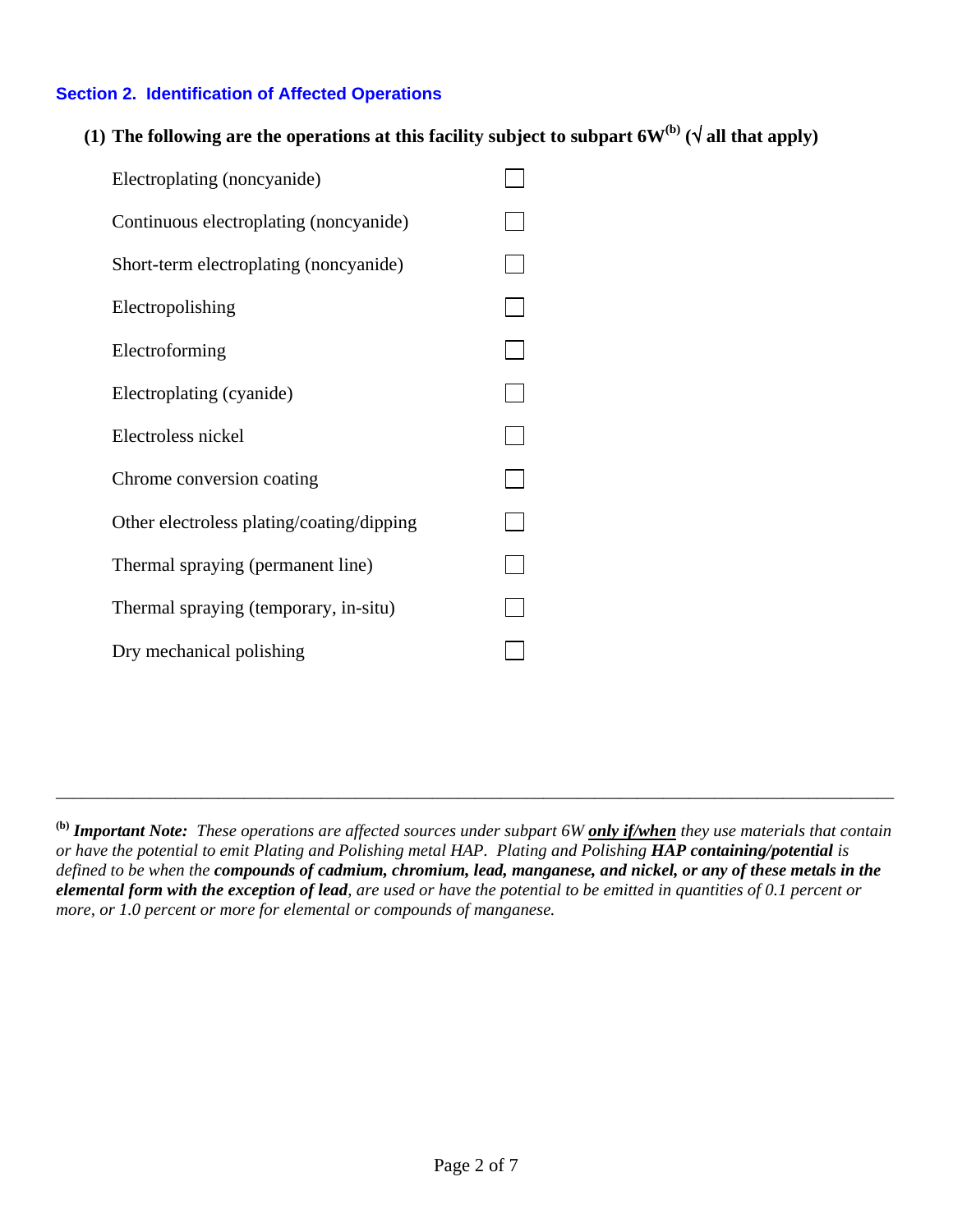## **(1) The following table lists the compliance methods used on each tank process subject to subpart 6W**

| Tank Process Description/ID No. | HAP Emitted/Used<br>(Cd, Cr, Pb, Mn, Ni) | Compliance Method(s) ( $\sqrt{ }$ all that apply) |
|---------------------------------|------------------------------------------|---------------------------------------------------|
|                                 |                                          | Wetting agent/fume suppressant                    |
|                                 |                                          | Vented to a control device;                       |
|                                 |                                          |                                                   |
|                                 |                                          | Tank cover                                        |
|                                 |                                          | Time limit (short-term plating only)              |
|                                 |                                          | Management practices                              |
|                                 |                                          | Wetting agent/fume suppressant                    |
|                                 |                                          | Vented to a control device                        |
|                                 |                                          |                                                   |
|                                 |                                          | Tank cover                                        |
|                                 |                                          | Time limit (short-term plating only)              |
|                                 |                                          | Management practices                              |
|                                 |                                          | Wetting agent/fume suppressant                    |
|                                 |                                          | Vented to a control device;                       |
|                                 |                                          | describe:                                         |
|                                 |                                          | Tank cover                                        |
|                                 |                                          | Time limit (short-term plating only)              |
|                                 |                                          | Management practices                              |
|                                 |                                          | Wetting agent/fume suppressant                    |
|                                 |                                          | Vented to a control device;                       |
|                                 |                                          |                                                   |
|                                 |                                          | Tank cover                                        |
|                                 |                                          | Time limit (short-term plating only)              |
|                                 |                                          | Management practices                              |
|                                 |                                          | Wetting agent/fume suppressant                    |
|                                 |                                          | Vented to a control device;                       |
|                                 |                                          |                                                   |
|                                 |                                          | Tank cover                                        |
|                                 |                                          | Time limit (short-term plating only)              |
|                                 |                                          | Management practices                              |
|                                 |                                          | Wetting agent/fume suppressant                    |
|                                 |                                          | Vented to a control device;                       |
|                                 |                                          | describe:                                         |
|                                 |                                          | Tank cover                                        |
|                                 |                                          | Time limit (short-term plating only)              |
|                                 |                                          | Management practices                              |
|                                 |                                          | Wetting agent/fume suppressant                    |
|                                 |                                          | Vented to a control device;                       |
|                                 |                                          | describe:                                         |
|                                 |                                          | Tank cover                                        |
|                                 |                                          | Time limit (short-term plating only)              |
|                                 |                                          | Management practices                              |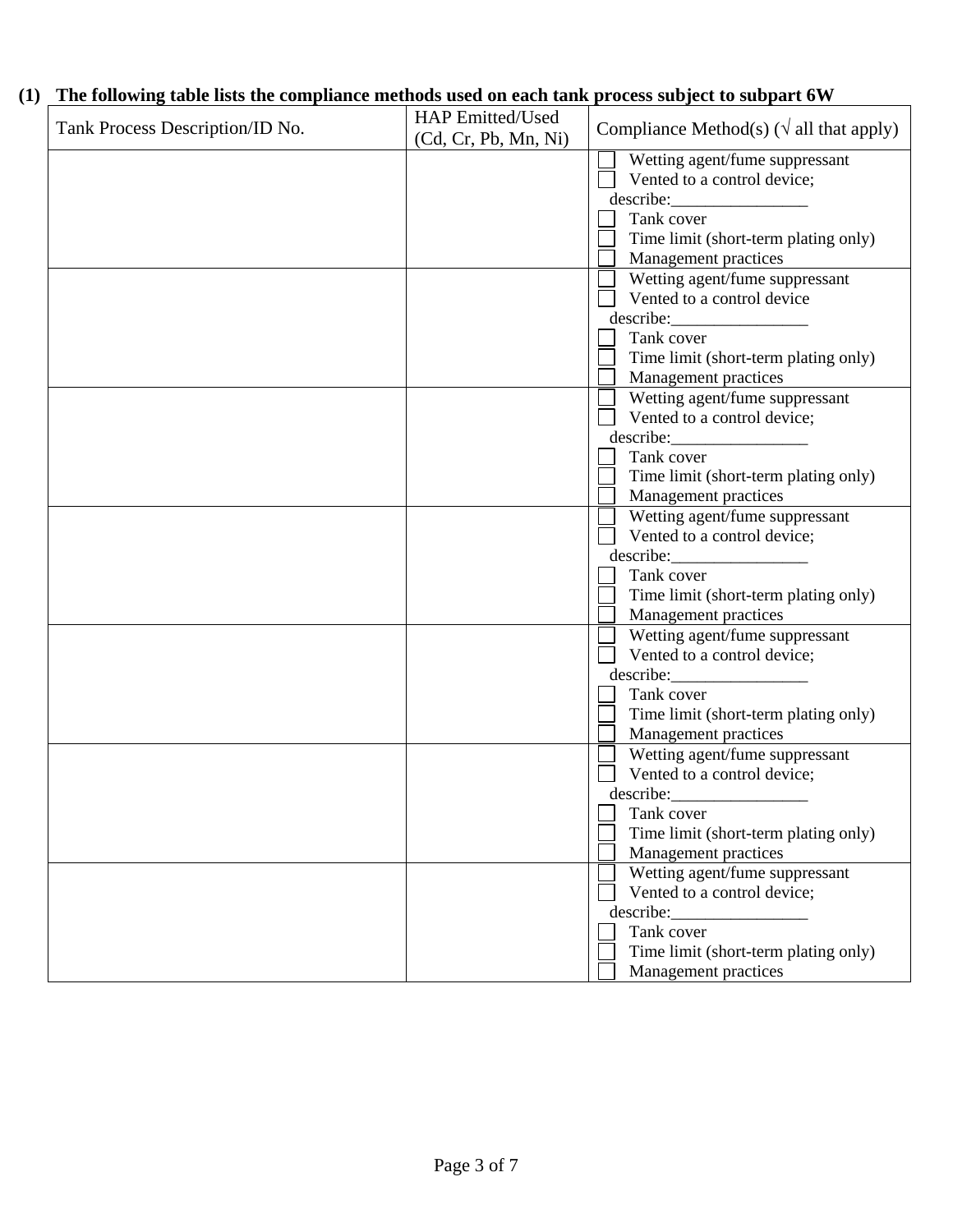|                                 | <b>HAP</b> Emitted/Used |                                                        |
|---------------------------------|-------------------------|--------------------------------------------------------|
| Tank Process Description/ID No. | (Cd, Cr, Pb, Mn, Ni)    | Compliance Method(s) ( $\sqrt{ }$ all that apply)      |
|                                 |                         | Wetting agent/fume suppressant                         |
|                                 |                         | Vented to a control device;                            |
|                                 |                         | describe:                                              |
|                                 |                         | Tank cover                                             |
|                                 |                         | Time limit (short-term plating only)                   |
|                                 |                         | Management practices                                   |
|                                 |                         | Wetting agent/fume suppressant                         |
|                                 |                         | Vented to a control device;                            |
|                                 |                         | describe:                                              |
|                                 |                         | Tank cover                                             |
|                                 |                         | Time limit (short-term plating only)                   |
|                                 |                         | Management practices                                   |
|                                 |                         | Wetting agent/fume suppressant                         |
|                                 |                         | Vented to a control device;                            |
|                                 |                         | describe:                                              |
|                                 |                         | Tank cover                                             |
|                                 |                         | Time limit (short-term plating only)                   |
|                                 |                         | Management practices                                   |
|                                 |                         | Wetting agent/fume suppressant                         |
|                                 |                         | Vented to a control device;                            |
|                                 |                         | describe:                                              |
|                                 |                         | Tank cover                                             |
|                                 |                         | Time limit (short-term plating only)                   |
|                                 |                         | Management practices<br>Wetting agent/fume suppressant |
|                                 |                         | Vented to a control device;                            |
|                                 |                         | describe:                                              |
|                                 |                         | Tank cover                                             |
|                                 |                         | Time limit (short-term plating only)                   |
|                                 |                         | Management practices                                   |
|                                 |                         | Wetting agent/fume suppressant                         |
|                                 |                         | Vented to a control device;                            |
|                                 |                         | describe:                                              |
|                                 |                         | Tank cover                                             |
|                                 |                         | Time limit (short-term plating only)                   |
|                                 |                         | Management practices                                   |
|                                 |                         | Wetting agent/fume suppressant                         |
|                                 |                         | Vented to a control device;                            |
|                                 |                         |                                                        |
|                                 |                         | Tank cover                                             |
|                                 |                         | Time limit (short-term plating only)                   |
|                                 |                         | Management practices                                   |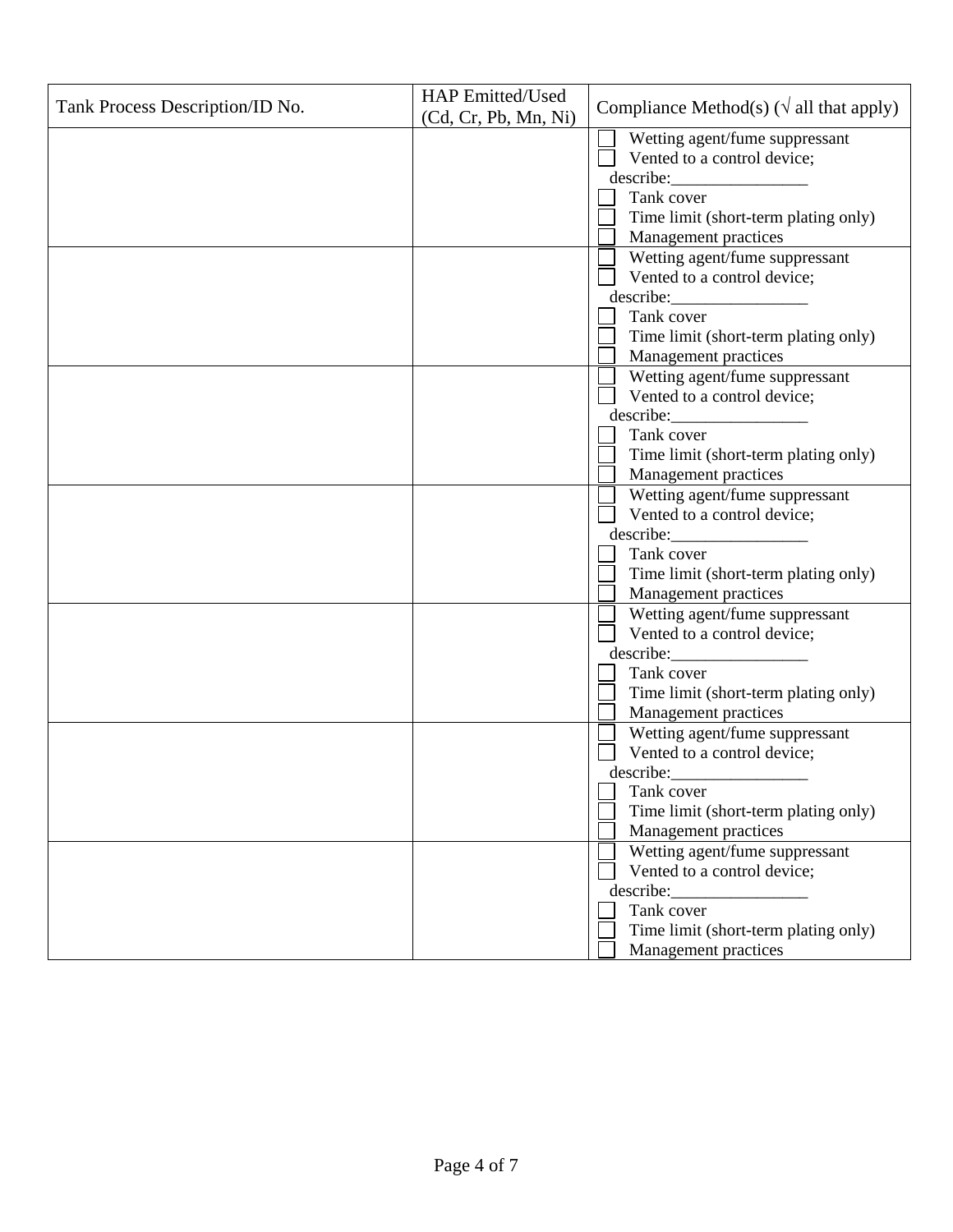|                                                                              | (2) The following table lists each affected thermal spraying booth/line (temporary and |  |  |  |  |
|------------------------------------------------------------------------------|----------------------------------------------------------------------------------------|--|--|--|--|
| permanent), and each dry mechanical polishing process subject to subpart 6W: |                                                                                        |  |  |  |  |

| Thermal Spray Booth/Line or Dry<br>Mechanical Polishing Description/ID No. | <b>HAP Emitted/Used</b><br>(Cd, Cr, Pb, Mn, Ni) | Compliance Method(s) ( $\sqrt{ }$ all that apply) |
|----------------------------------------------------------------------------|-------------------------------------------------|---------------------------------------------------|
|                                                                            |                                                 | Vented to a control device;                       |
|                                                                            |                                                 | describe:                                         |
|                                                                            |                                                 | Management practices (temporary                   |
|                                                                            |                                                 | thermal spraying only)                            |
|                                                                            |                                                 | Vented to a control device;                       |
|                                                                            |                                                 |                                                   |
|                                                                            |                                                 | Management practices (temporary                   |
|                                                                            |                                                 | thermal spraying only)                            |
|                                                                            |                                                 | Vented to a control device;                       |
|                                                                            |                                                 | describe:                                         |
|                                                                            |                                                 | Management practices (temporary                   |
|                                                                            |                                                 | thermal spraying only)                            |
|                                                                            |                                                 | Vented to a control device;                       |
|                                                                            |                                                 |                                                   |
|                                                                            |                                                 | Management practices (temporary                   |
|                                                                            |                                                 | thermal spraying only)                            |
|                                                                            |                                                 | Vented to a control device;                       |
|                                                                            |                                                 |                                                   |
|                                                                            |                                                 | Management practices (temporary                   |
|                                                                            |                                                 | thermal spraying only)                            |
|                                                                            |                                                 | Vented to a control device;                       |
|                                                                            |                                                 | describe:                                         |
|                                                                            |                                                 | Management practices (temporary                   |
|                                                                            |                                                 | thermal spraying only)                            |
|                                                                            |                                                 | Vented to a control device;                       |
|                                                                            |                                                 | describe:                                         |
|                                                                            |                                                 | Management practices (temporary                   |
|                                                                            |                                                 | thermal spraying only)                            |
|                                                                            |                                                 | Vented to a control device;                       |
|                                                                            |                                                 | describe:                                         |
|                                                                            |                                                 | Management practices (temporary                   |
|                                                                            |                                                 | thermal spraying only)                            |
|                                                                            |                                                 | $\sqrt{\phantom{a}}$ Vented to a control device;  |
|                                                                            |                                                 | describe:                                         |
|                                                                            |                                                 | Management practices (temporary                   |
|                                                                            |                                                 | thermal spraying only)                            |
|                                                                            |                                                 | Vented to a control device;                       |
|                                                                            |                                                 |                                                   |
|                                                                            |                                                 | Management practices (temporary                   |
|                                                                            |                                                 | thermal spraying only)                            |
|                                                                            |                                                 | Vented to a control device;                       |
|                                                                            |                                                 |                                                   |
|                                                                            |                                                 | Management practices (temporary                   |
|                                                                            |                                                 | thermal spraying only)                            |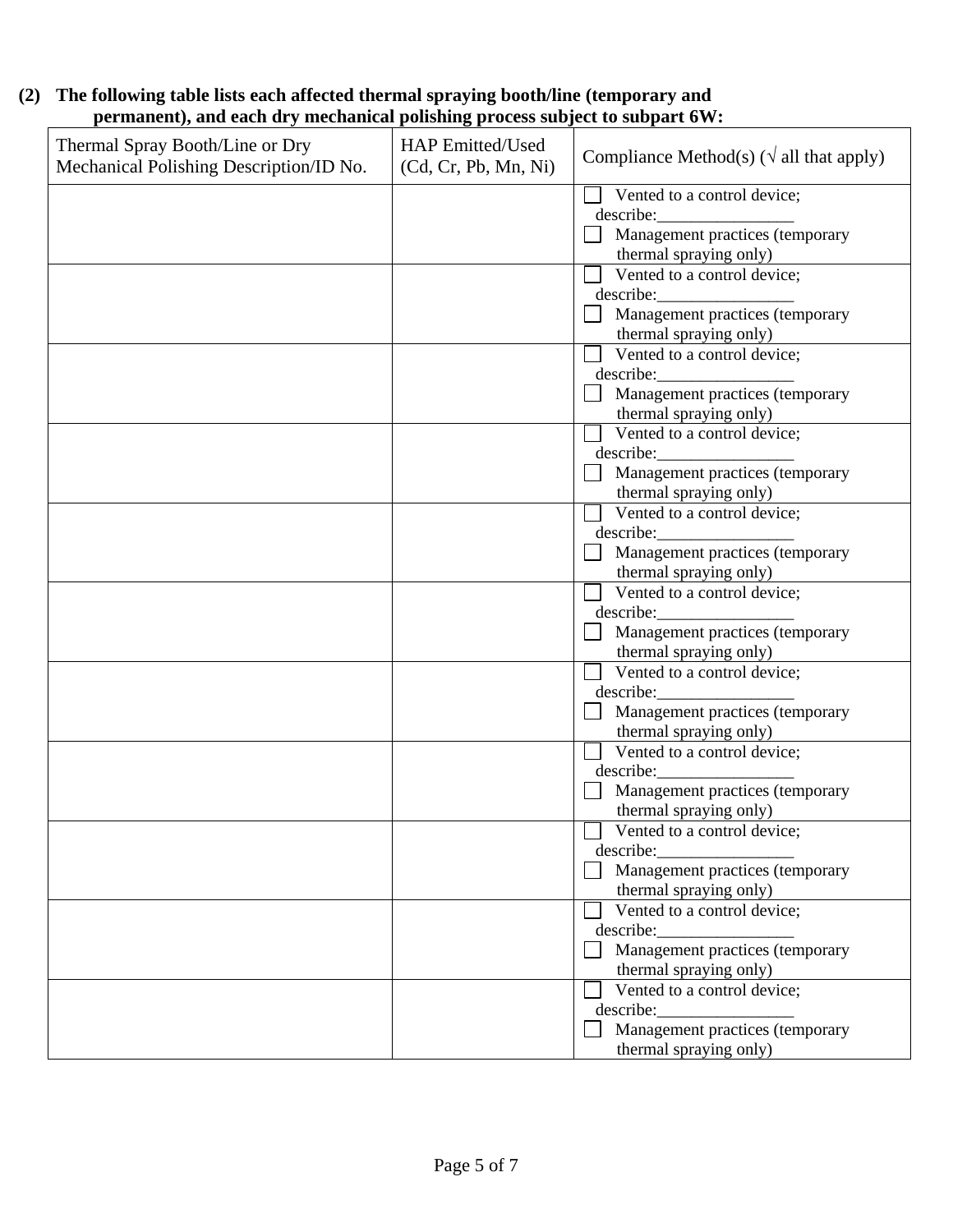## **(3) The following applicable management practices are used at this facility, as practicable:**

- $\Box$ Minimize bath agitation when removing any parts processed in the tank, as practicable except when necessary to meet part quality requirements.
- $\Box$ Maximize the draining of bath solution back into the tank, as practicable, by extending drip time when removing parts from the tank; using drain boards (also known as drip shields); or withdrawing parts slowly from the tank, as practicable.
- $\mathbf{L}$ Optimize the design of barrels, racks, and parts to minimize dragout of bath solution (such as by using slotted barrels and tilted racks, or by designing parts with flow-through holes to allow the tank solution to drip back into the tank), as practicable.
- $\perp$ Use tank covers, if already owned and available at the facility, whenever practicable.
- $\Box$ Minimize or reduce heating of process tanks, as practicable (e.g., when doing so would not interrupt production or adversely affect part quality).
- $\Box$ Perform regular repair, maintenance, and preventive maintenance of racks, barrels, and other equipment associated with affected sources, as practicable.
- $\Box$ Minimize bath contamination, such as through the prevention or quick recovery of dropped parts, use of distilled/de-ionized water, water filtration, pre-cleaning of parts to be plated, and thorough rinsing of pre-treated parts to be plated, as practicable.
- $\Box$ Maintain quality control of chemicals, and chemical and other bath ingredient concentrations in the tanks, as practicable.
- $\Box$ Perform general good housekeeping, such as regular sweeping or vacuuming, if needed, and periodic washdowns, as practicable.
- $\Box$ Minimize spills and overflow of tanks, as practicable.
- $\Box$ Use squeegee rolls in continuous or reel-to-reel plating tanks, as practicable.
- $\Box$ Perform regular inspections to identify leaks and other opportunities for pollution prevention.

## **Section 3. Certification of Compliance Status**

- Yes, the facility referenced below **IS** operating in compliance with all of the relevant standards and other requirements of 40 CFR Part 63 subpart 6W, National Emission Standards for Hazardous Air Pollutants: Area Source Standards for Plating and Polishing Operations
- No, the facility referenced below is **NOT** operating in compliance with all of the relevant standards and other requirements of 40 CFR Part 63 subpart 6W, National Emission Standards for Hazardous Air Pollutants: Area Source Standards for Plating and Polishing Operations

\_\_\_\_\_\_\_\_\_\_\_\_\_\_\_\_\_\_\_\_\_\_\_\_\_\_\_\_\_\_\_\_\_\_\_\_\_\_\_\_\_\_\_\_\_\_\_\_\_\_\_\_\_\_\_\_\_\_\_\_\_\_\_\_\_\_\_\_\_\_\_\_\_\_\_\_\_\_ \_\_\_\_\_\_\_\_\_\_\_\_\_\_\_\_\_\_\_\_\_\_\_\_\_\_\_\_\_\_\_\_\_\_\_\_\_\_\_\_\_\_\_\_\_\_\_\_\_\_\_\_\_\_\_\_\_\_\_\_\_\_\_\_\_\_\_\_\_\_\_\_\_\_\_\_\_\_ \_\_\_\_\_\_\_\_\_\_\_\_\_\_\_\_\_\_\_\_\_\_\_\_\_\_\_\_\_\_\_\_\_\_\_\_\_\_\_\_\_\_\_\_\_\_\_\_\_\_\_\_\_\_\_\_\_\_\_\_\_\_\_\_\_\_\_\_\_\_\_\_\_\_\_\_\_\_

Reason for noncompliance: \_\_\_\_\_\_\_\_\_\_\_\_\_\_\_\_\_\_\_\_\_\_\_\_\_\_\_\_\_\_\_\_\_\_\_\_\_\_\_\_\_\_\_\_\_\_\_\_\_\_\_\_\_\_\_\_